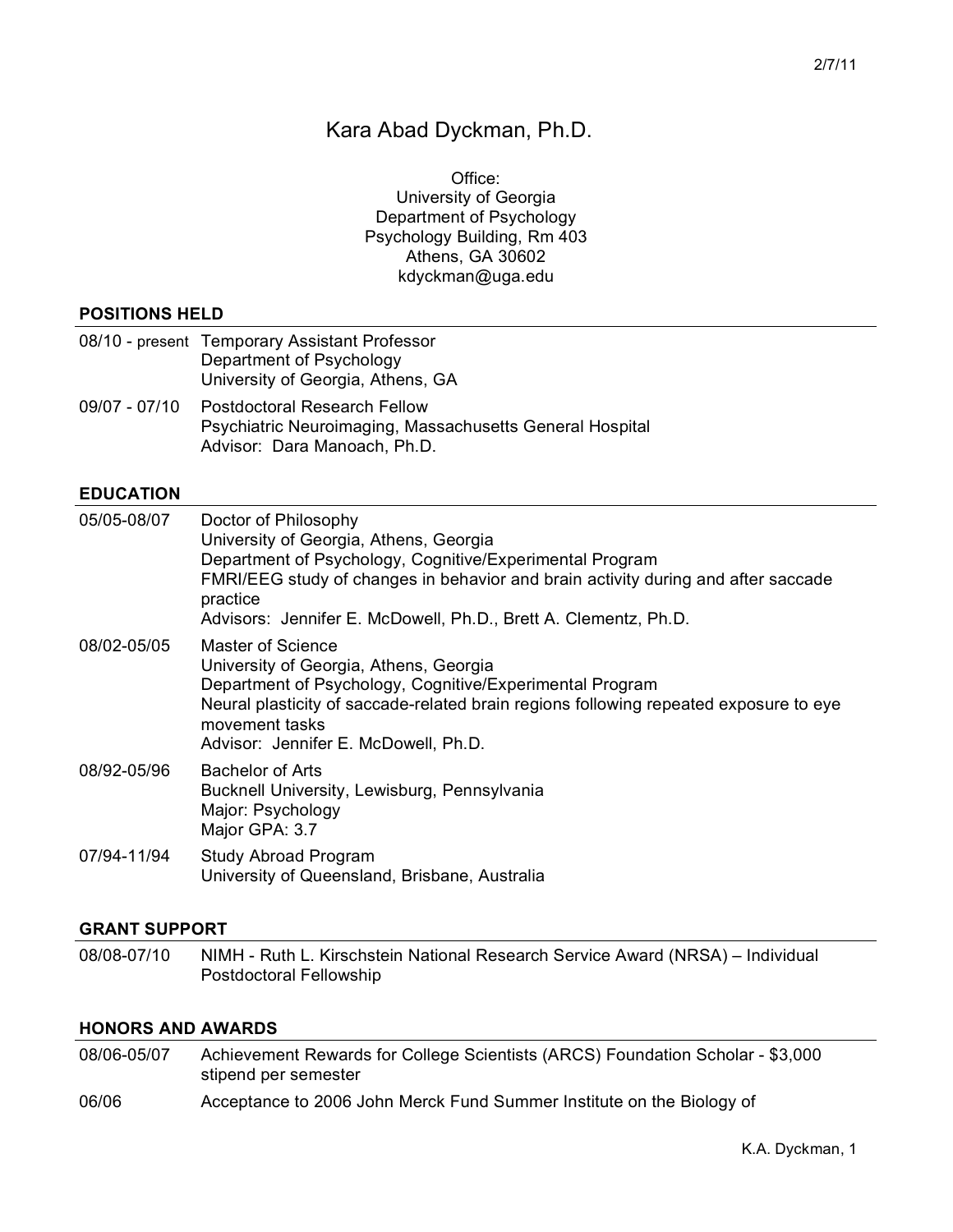|                            | Developmental Disabilities - Funding for tuition, meals, and housing, plus a travel<br>stipend of \$200                                                                           |
|----------------------------|-----------------------------------------------------------------------------------------------------------------------------------------------------------------------------------|
| 08/05-06/06                | Paul D. Coverdell Neuroimaging Program Franklin Foundation Travel Award (\$2,000)                                                                                                 |
| 08/04-06/05                | Paul D. Coverdell Neuroimaging Program Franklin Foundation Scholar - Tuition and<br>stipend for 2004-2005 academic year plus \$5,000 for fMRI research and \$1,000 for<br>travel. |
| 08/04-05/05                | American Psychological Foundation Graduate Research Scholarship (APF/COGDOP) -<br>\$1,000 for research                                                                            |
| 08/03-05/04<br>08/05-05/07 | University of Georgia Department of Psychology Research Assistantship – Tuition and<br>stipend for academic year.                                                                 |

# **PROFESSIONAL AFFILIATIONS**

Cognitive Neuroscience Society, Member Society for Neuroscience, Member Neuroscience Student Association, Vice-President (2004-2005) Psi Chi National Honor Society, Graduate Secretary (2003-2004)

Reviewer for: Biological Psychiatry, Journal of Abnormal Psychology, Neuroscience and Biobehavioral Reviews, Progress in Neuro-Psychopharmacology & Biological Psychiatry

# **TEACHING EXPERIENCE**

|               | 08/10 - present Cognitive Psychology, Undergraduate and Graduate<br>University of Georgia, Department of Psychology                                                     |
|---------------|-------------------------------------------------------------------------------------------------------------------------------------------------------------------------|
| 08/10 - 12/10 | Lab in Brain Imaging<br>University of Georgia, Department of Psychology                                                                                                 |
| 08/06 - 12/06 | Graduate Teaching Assistant – Sensation and Perception<br>University of Georgia, Department of Psychology<br>Athens, GA<br>Professor: James Brown, Ph.D.                |
|               | 08/03 - 12/03 Graduate Teaching Assistant - Cognitive Psychology<br>University of Georgia, Department of Psychology<br>Athens, GA<br>Professor: Richard L. Marsh, Ph.D. |
|               | 05/99 - 03/02 Instructor, SAT and GRE preparation courses<br>Kaplan Test Prep<br>San Diego, CA                                                                          |

# **STUDENT SUPERVISION**

| 06/09 - 07/09 | Elizabeth Wang, Research Science Institute, Massachusetts Institute of Technology              |
|---------------|------------------------------------------------------------------------------------------------|
|               | 06/08 - 07/08 Divya Bajekal, Research Science Institute, Massachusetts Institute of Technology |
|               | 08/05 - 05/06 Emily Leonard Parks, Undergraduate Research Assistant, University of Georgia     |
|               | 08/05 - 05/06 Noah Duncan, Undergraduate Research Assistant, University of Georgia             |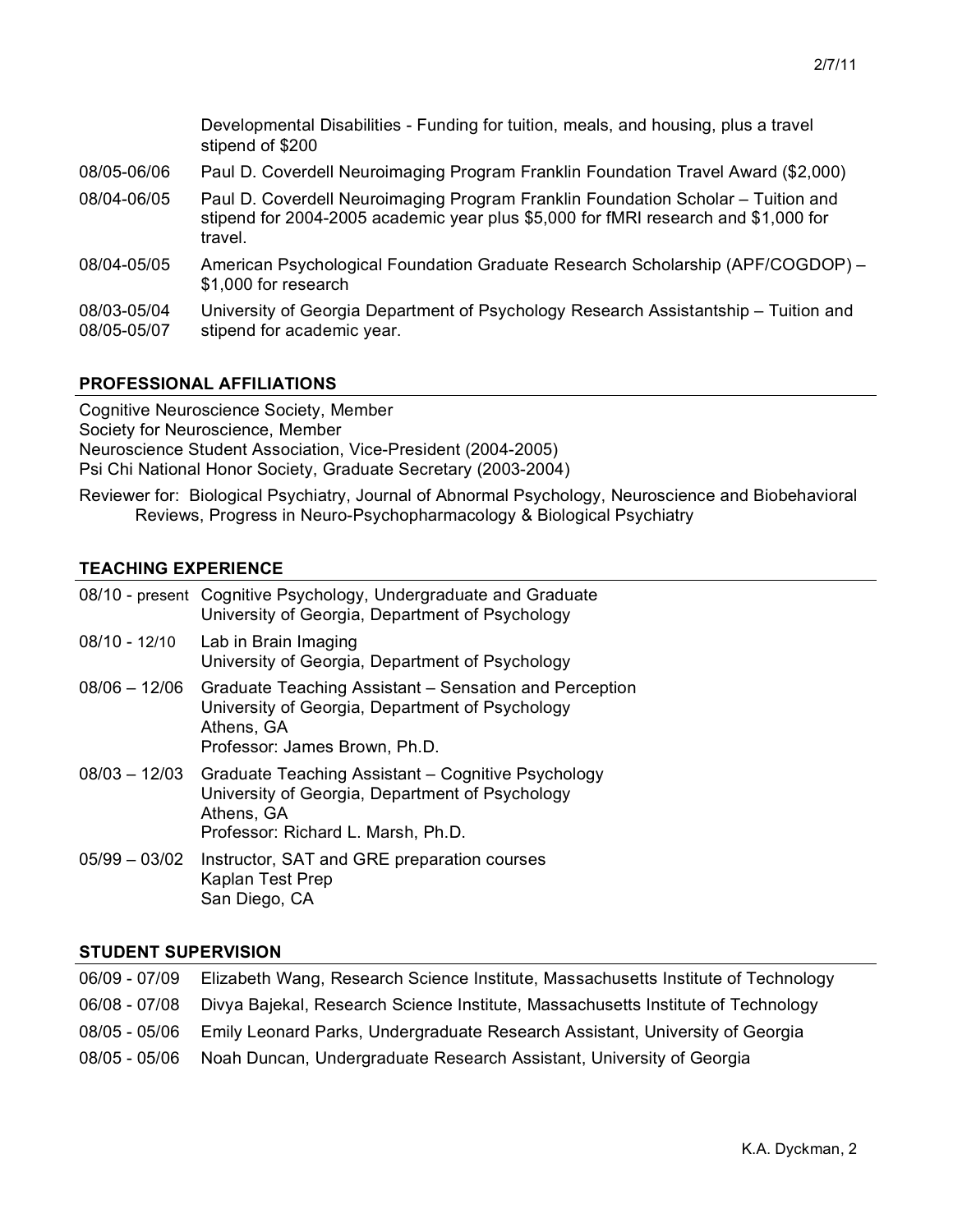### **PUBLICATIONS**

- **Dyckman, K. A.**, Lee, A. K. C., Agam, Y., Goff, D. C., Barton, J. J. S., & Manoach, D. S. (Under Review). Abnormally persistent fMRI activation in schizophrenia: a neural correlate of perseveration.
- Roffman J. L., Brohawn D. G., Friedman J. S.**, Dyckman K. A.**, Thakkar K. N., Agam Y., Vangel, M. G., Goff D. C., Manoach D.S. (2011). MTHFR 677C>T effects on anterior cingulate structure and function during response monitoring in schizophrenia: a preliminary study. *Brain Imaging Behav, 5,* 65-75.
- Hamm, J. P., **Dyckman, K. A.**, Ethridge, L. E., McDowell, J. E., Clementz, B. A. (2010). Preparatory activations across a distributed cortical network determine production of express saccades in humans. *Journal of Neuroscience*, *30*, 7350-7.
- Lee, A. K. C., Hämäläinen, M. S., **Dyckman, K. A.,** Barton, J. J. S., Manoach, D. S. (2011). Saccadic preparation in the frontal eye field is modulated by distinct trial history effects as revealed by magnetoencephalography. *Cerebral Cortex, 21*, 245-53
- Tu, P, Buckner, R. L., Zollei, L., **Dyckman, K. A.**, Goff, D. C. & Manoach, D. S. (2010). Reduced functional connectivity in a right-hemisphere network for volitional ocular motor control in schizophrenia. *Brain*, *133*, 625-37
- McDowell, J. E., **Dyckman, K. A.,** Austin, B. P., & Clementz, B. A. (2008). Neurophysiology and neuroanatomy of reflexive and volitional saccades: Evidence from studies of humans. *Brain & Cognition – Special Issue: Eye Movements in Psychiatric Research*, *68,* 255-270.
- Camchong, J., **Dyckman, K. A.**, Austin, B. P., Clementz, B. A., & McDowell, J. E. (2008). Common neural circuitry supporting volitional saccades and its disruption in schizophrenia patients and relatives. *Biological Psychiatry, 64,* 1042-1050.
- **Dyckman, K. A.**, Camchong, J., Clementz, B. A., & McDowell, J. E. (2007). An effect of context on saccade-related behavior and brain activity. *NeuroImage, 36*, 774-784.
- Camchong, J., **Dyckman, K. A.**, Chapman, C. E., Yanasak, N. E., & McDowell, J. E. (2006). Basal ganglia-thalamocortical circuitry disruptions in schizophrenia during delayed response tasks. *Biological Psychiatry, 60,* 235-241.
- **Dyckman, K. A.**, & McDowell, J. E. (2005). Behavioral plasticity of antisaccade performance following daily practice. *Experimental Brain Research, 162,* 63-69.
- McDowell, J. E., Kissler, J. M., Berg, P., **Dyckman, K. A.**, Gao, Y., Rockstroh, B., & Clementz, B. A. (2005). Electroencephalography/magnetoencephalography study of cortical activities preceding prosaccades and antisaccades. *NeuroReport, 16,* 663-668.
- Wade, T. J., **Dyckman, K. A.**, & Cooper, M. (2004). Invisible men: Evolutionary theory and attractiveness and personality evaluations of 10 African American male facial shapes. *Journal of Black Psychology, 30,* 477-488.

### **PRESENTATIONS**

- Manoach, D. S., **Dyckman, K. A**., Agam, Y., Isom, M., Joseph, R. M., & Goff, D. C. Distinct neural signatures of response monitoring deficits in schizophrenia and autism: a neurocognitive endophenotype? Slide presentation at the International Congress on Schizophrenia Research, San Diego, CA, March 28-April 1, 2009.
- Austin, B. P., **Dyckman, K. A**., Amlung, M. T., Li, Q., Clementz, B. A., & McDowell, J. E. Practiceinduced Changes in Neural Circuitries Supporting Saccade Performance in Schizophrenia: an FMRI Study. Poster to be presented at the International Congress on Schizophrenia Research,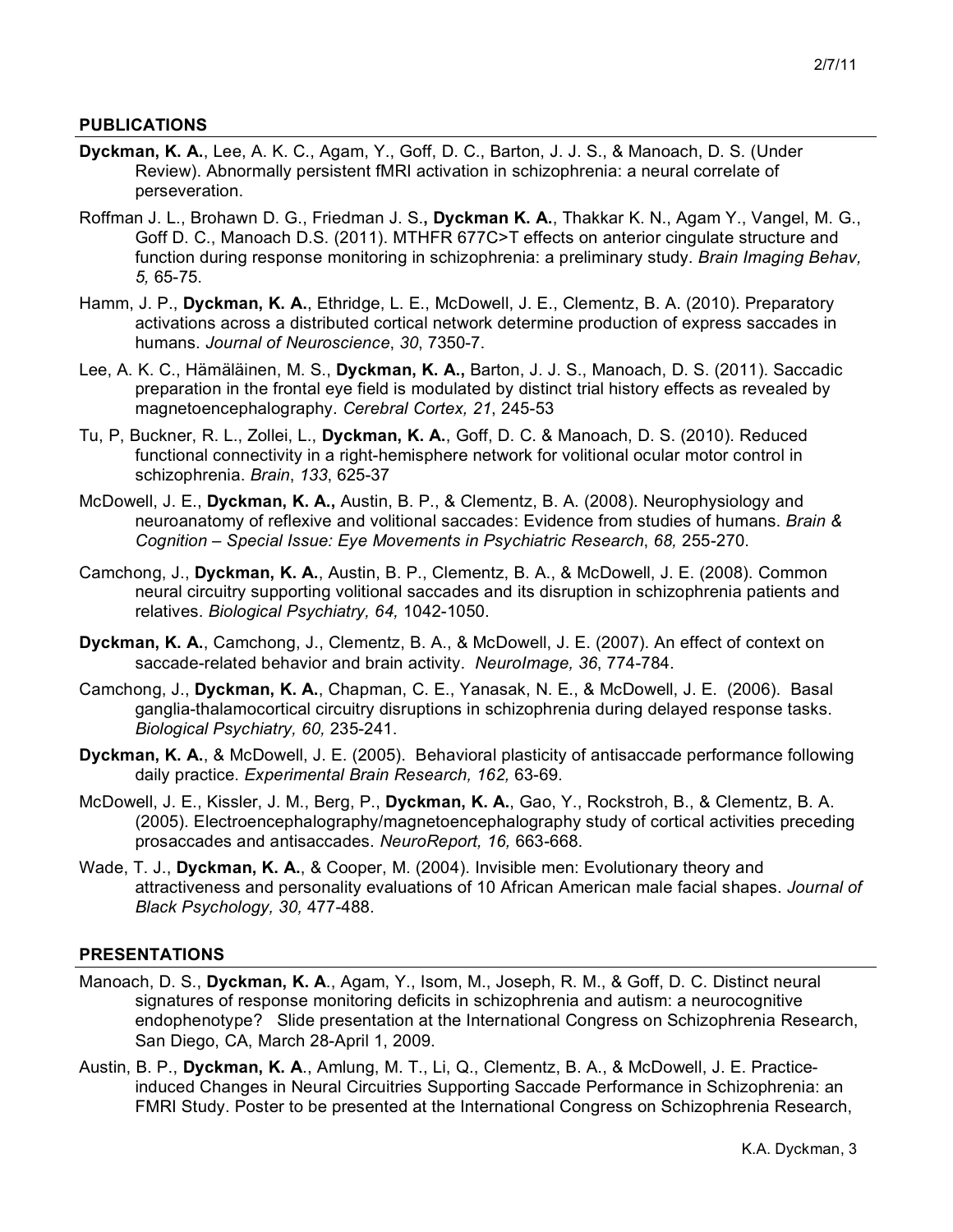San Diego, CA, March 28-April 1, 2009.

- Moore, M., Austin, B. P., **Dyckman, K. A.**, Li, Q., Amlung, M. T., Meyer, F., Clementz, B. A., & McDowell, J. E. Behavioral Changes Following Daily Practice of Saccade Tasks in Schizophrenia. Poster to be presented at the International Congress on Schizophrenia Research, San Diego, CA, March 28-April 1, 2009.
- **Dyckman, K. A.**, Young, J. C., Goff, D. C., Barton, J. J. S., & Manoach, D.S. Compensatory hyperactivation of frontal eye field supports correct antisaccade performance in schizophrenia. Slide presentation at the Society for Neuroscience conference, Washington, DC, November 15- 19, 2008.
- Austin, B. P., **Dyckman, K. A.,** Camchong, J., & McDowell, J. E. The neural substrates of delayed match and non-match saccades: an fMRI investigation. Poster presented at the Society for Psychophysiological Research conference, Savannah, Georgia, October 17-21, 2007.
- **Dyckman, K. A.**, Camchong, J., Clementz, B. A., & McDowell, J. E. An effect of context on saccaderelated behavior and brain activity. Poster presented at the Annual Meeting of Cognitive Neuroscience Society, New York, May 5-7, 2007.
- McDowell, J. E., Camchong, J., **Dyckman, K. A.**, & Austin, B. P. Neural correlates of antisaccade and delayed response task performance in participants with schizophrenia and their biological relatives. Symposium presentation at the Society for Psychophysiological Research conference, Vancouver, British Columbia, November, 2006.
- **Dyckman, K. A.**, McDowell, J. E., Camchong, J., & Yanasak, N. Plasticity of saccade-related brain circuitry following repeated exposure to eye movement tasks. Slide presentation at the Society for Neuroscience conference, Atlanta, Georgia, October, 2006.
- Krusemark, E. A., **Dyckman, K. A.**, Brunell, A. B., Campbell, W. K., Clementz, B. A., & McDowell, J. E. Neural Substrates of Social Rejection and Self Regulation. Poster presented at the conference for the Society for Personality and Social Psychology, Palm Springs, California, January 2006.
- **Dyckman, K. A.,** & McDowell, J. E. Behavioral plasticity of antisaccade performance in young adults following daily practice. Poster presented at the International Congress on Schizophrenia Research, Savannah, Georgia, April 2-6, 2005.
- Camchong, J., **Dyckman, K. A.,** Buckley, P. F., & McDowell, J. E. Neural circuitry activity associated with ocular motor delayed response task performance in normal and schizophrenia subjects. Poster presented at the International Congress on Schizophrenia Research, Savannah, Georgia, April 2-6, 2005.
- **Dyckman, K. A.,** & McDowell, J. E. Behavioral plasticity of antisaccade performance in young adults following daily practice. Paper presented at the 27<sup>th</sup> Annual Psi Chi Convention, UGA, Athens, Georgia, March, 2004.
- Brahmbhatt, S. B., Brown, R. R., **Dyckman, K. A.**, McDowell, J. E., & Clementz, B. A. Neural correlates of decision-making and response preparation in blocked versus interleaved saccadic tasks. Poster presented at the Society for Psychophysiological Research, Chicago, Illinois, October 29- November 2, 2003.
- McDowell, J. E., Brown, G. G., Tuffy, C., **Dyckman, K. A.**, & Hutton, T. Saccadic performance among healthy young adults and the supporting neural correlates as identified using fMRI. Poster presented at the International Congress on Schizophrenia Research, Colorado Springs, Colorado, March 29-April 2, 2003.
- McDowell, J. E., Kissler, J., **Dyckman, K. A.**, Rockstroh, B., & Clementz, B. A. Timing of specific cortical activities preceding pro- and antisaccades in normal humans. Poster presented at the Annual Meeting of Cognitive Neuroscience Society, New York, March 30-April 1, 2003.